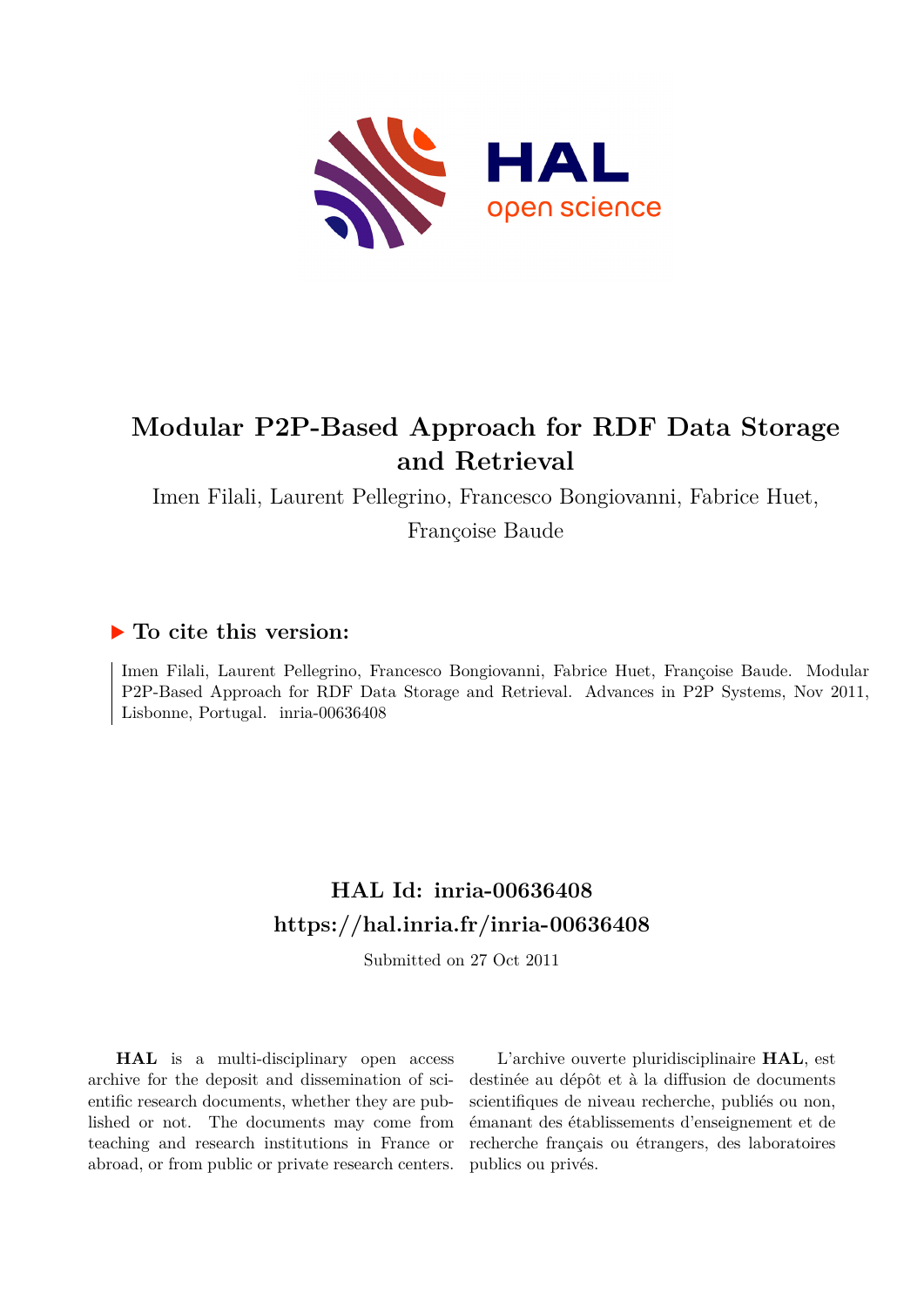### Modular P2P-Based Approach for RDF Data Storage and Retrieval

Imen Filali, Laurent Pellegrino, Francesco Bongiovanni, Fabrice Huet and Françoise Baude

*INRIA-I3S-CNRS, University of Nice-Sophia Antipolis 2004 route des lucioles, Sophia Antipolis, France* firstname.lastname@inria.fr

*Abstract*—One of the key elements of the Semantic Web is the Resource Description Framework (RDF). Efficient storage and retrieval of RDF data in large scale settings is still challenging and existing solutions are monolithic and thus not very flexible from a software engineering point of view. In this paper, we propose a modular system, based on the scalable Content-Addressable Network (CAN), which gives the possibility to store and retrieve RDF data in large scale settings. We identified and isolated key components forming such system in our design architecture. We have evaluated our system using the Grid'5000 testbed over 300 peers on 75 machines and the outcome of these micro-benchmarks show interesting results in terms of scalability and concurrent queries.

*Keywords*- Semantic Web; Peer-to-Peer (P2P); Resource Description Framework (RDF); RDF data indexing; RDF query processing

#### I. INTRODUCTION

The Semantic Web [1] promises to deliver a new experience of the Web through the usage of more structurally complex data based on the Resource Description Framework (RDF) data model [2]. Realising this vision in large scale settings will be hardly feasible without proper and scalable infrastructures such as the ones proposed by the Peer-to-Peer (P2P) community in the last decade. More specifically, Structured Overlay Networks (SONs) such as CAN (Content Addressable Network) [3] and Chord [4] have proved to be an efficient and scalable solution for data storage and retrieval in large scale distributed environments [5], [6]. These overlays, which offer a practical Distributed Hash Table (DHT) abstraction, use a variant of consistent hashing [7] for assigning keys to nodes. Consistent hashing distributes the keys uniformly among all nodes, which provides a lookup performance of  $O(log N)$  where N is the total number of nodes in the network. However, such protocols can not handle more advanced queries such as partial keywords, wildcards, range queries, etc. because consistent hashing is not order-preserving; it randomly distributes lexicographically adjacent keys among all nodes. More advanced SONs such as P-Grid [8] and PHT [9] introduced the capability to handle more complex queries (e.g., range or prefix queries) but are still limited regarding the expressiveness of the queries they support.

The need to specifically manage a large amount of RDF data has triggered the concept of *RDF store*, which can be seen as a kind of "database" allowing to query RDF data using advanced query languages such as SPARQL [10]. The first generation for RDF data storage systems has spawned centralized RDF repositories such as RDFStore [11], Jena [12] and RDFDB [13]. Although these RDF stores are simple in their design, they suffer from the traditional limitations of centralized systems such as single point of failure, performance bottlenecks, etc. The Semantic Web community can benefit from the research carried out in P2P systems to overcome these issues. As a result, the combination of concepts provided by the Semantic Web and P2P together with efficient data management mechanisms seems to be a good basis to build scalable distributed RDF storage infrastructure. SPARQL is a very expressive language and supporting it in a distributed fashion is challenging. Various solutions based on P2P solutions have been proposed to process RDF data in a distributed way [14]–[16], but their architectures are rather complex and lack flexibility.

To meet the storage and querying requirements of large scale RDF stores, we revisit, in this paper, a distributed infrastructure that brings together RDF data processing and structured P2P concepts while keeping simplicity, reusability and flexibility in mind. The proposed architecture, based on a modified version of CAN [3], does not rely on consistent hashing. We chose to store the data in a lexicographical order in a three dimensional CAN which *(i)* eases RDF query processing, *(ii)* reflects the nature of RDF triples *(iii)* retains the benefits of deterministic routing [17].

The contributions of this paper are *(i)* the design of a fully decentralized P2P infrastructure for RDF data storage and retrieval, based on three dimensional CAN overlay, written in Java with the ProActive [18] middleware, *(ii)* the implementation of the proposed design with clear separation between the sub-components of the whole API (e.g., storage component, query processing, etc.). This modular architecture means it is possible to substitute sub-components (e.g., using another local RDF store). Finally, *(iii)* the evaluation of the proposed solution through micro-benchmarks carried out on the Grid'5000 test bed.

The remainder of the paper is organized as follows. In Section II, we give an overview of the related work for RDF data storage and retrieval in P2P systems. In Section III, we introduce the proposed distributed infrastructure for RDF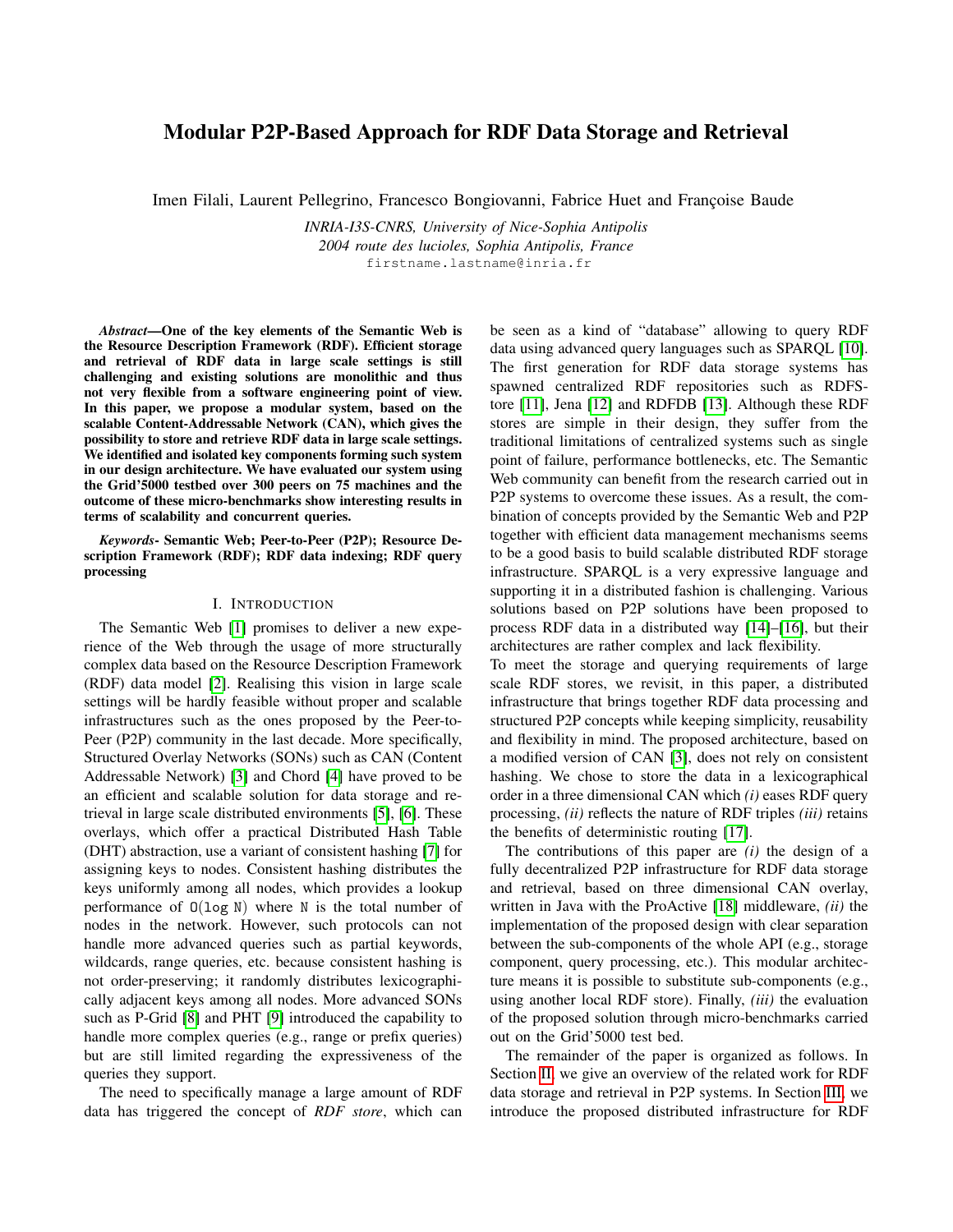data storage and retrieval and present our data indexing and query processing mechanisms. The experimental evaluation of our approach is reported in Section IV. Finally, Section V concludes the paper and points out future research directions.

#### II. RELATED WORK

Many P2P-based solutions have been proposed to build distributed RDF repositories [20]. Some of them are built on top of super-peer-based infrastructure as in Edutella [14]. In this approach, a set of nodes are selected to form the superpeer network. Each super peer is connected to a number of leaf nodes. Super-peer nodes manage local RDF repositories and are responsible for query processing. This approach is not scalable for two main reasons. First, the super-peer nodes are a single point of failure. Second, it uses the flooding-like search mechanism to route queries between super-peers.

By using DHTs, other systems, such as RDFPeers [15], address the scalability issue in the previous approach. RDF-Peers is a distributed repository built on top of Multi-Attribute Addressable Network (MAAN) [24]. Each triple is indexed three times by hashing its subject, its predicate and its object. This approach supports the processing of atomic triple patterns as well as conjunctive patterns limited to the same variable in the subject (e.g.,  $(?s, p_1, o_1) \wedge (?s, p_2, o_2))$ . The query processing algorithm intersects the candidate sets for the subject variable by routing them through the peers that hold the matching triples for each pattern.

From a topology point of view, the structure that comes closest to our approach is RDFCube [16], as it is also a three dimensional space of subject, predicate and object. However, RDFCube does not store any RDF triples. It is an indexation scheme of RDFPeers. RDFCube coordinate space is made of a set of cubes, having the same size, called *cells*. Each cell contains an *existence-flag*, labeled *e-flag*, indicating the presence (*e-flag=1*) or the absence (*e-flag=0*) of a triple in that cell. It is primarily used to reduce the network traffic for processing join queries over RDFPeers repository by narrowing down the number of candidate triples so to reduce the amount of data that has to be transferred among nodes. GridVine [19] is built on top of P-Grid [8] and uses a semantic overlay for managing and mapping data and meta-data schemas on top of the physical layer. GridVine reuses two primitives of P-Grid: insert(key, value) and retrieve(key) for respectively data storage and retrieval. Triples are associated with three keys based on their subjects, objects and predicates. A lookup operation is performed by hashing the constant term(s) of the triple pattern. Once the key space is discovered, the query will be forwarded to peers responsible for that key space.

From the data indexing point of view, almost of the proposed approaches for RDF data storage and retrieval use hashing approaches to map data into the overlay. However, even if this indexing mechanism enables the efficient key-based lookup, resolving more complex queries such as conjunctive queries may led to an expensive query resolution process.

#### III. CAN-BASED DISTRIBUTED RDF REPOSITORY

The aim behind the P2P infrastructure proposed in this work is the RDF data storage and retrieval in a distributed environment.

At the architectural level, it is based on the original idea of CAN [3]. A CAN is a structured P2P network based on a *d*-dimensional Cartesian coordinate space labeled D. This space is dynamically partitioned among all peers in the system such that each node is responsible for storing data in a *zone* of D. To store the (k, v) pair (insert operation in Figure 1), the key k is deterministically mapped onto a point  $\exists$  in  $D$  and then the value v is stored by the node responsible for the zone comprising i. The lookup (retrieve operation in Figure 1) for the value corresponding to a key k is achieved by applying the same deterministic function on k to map it onto i. The query is iteratively routed from one peer to its adjacent neighbors, with closest zones'coordinates to the searched key, until it reaches the node responsible for that key.



Figure 1. Routing in CAN: data storage  $(inset(k, v))$  and retrieval (retrieve(k)).

At the data representation level, data is presented in the RDF format [2]. RDF is a W3C standard aiming to improve the World Wide Web with machine processable semantic data. RDF provides a powerful abstract data model for structured knowledge representation and is used to describe semantic relationship among data. Statements about resources are in the form of <subject,predicate,object> expressions which are known as triples in the RDF terminology. The subject of a triple denotes the resource that the statement is about, the predicate denotes a property or a characteristic of the subject, and the object presents the value of the property. These triples, if connected together, form a directed graph where arcs are always directed from resources (subjects) to values (objects).

When designing an RDF data storage and retrieval, a set of key challenges have to be taken into account in order to come up with a scalable distributed RDF infrastructure. From the system scalability point of view, and unlike centralized solutions for massive RDF data storage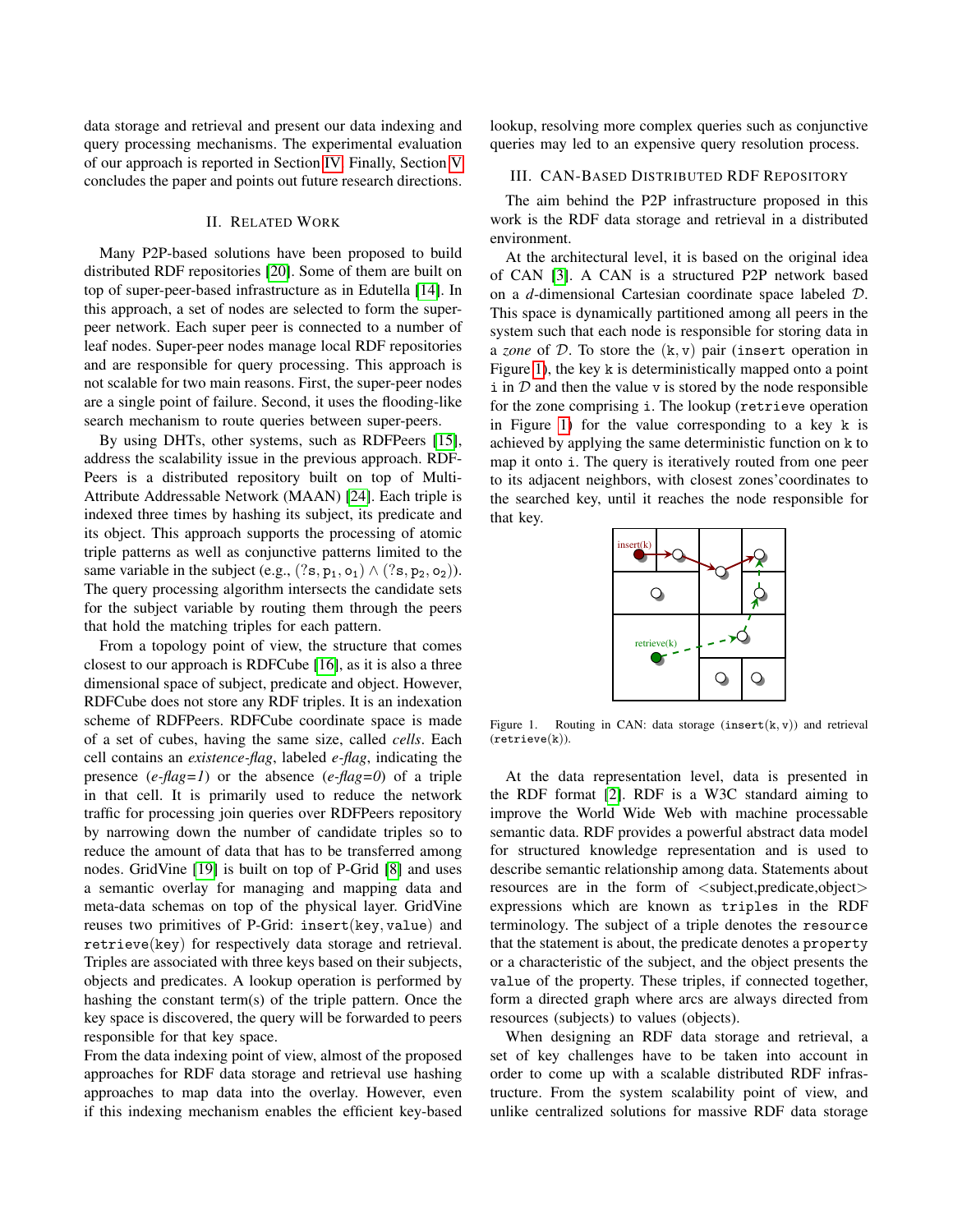and retrieval which raise several issues (e.g., single point of failure, poor scalability), we argue that the use of a structured P2P overlay, at the architectural level, ensures the system's scalability. It also offers location transparency, that is, queries can be issued by any peer without any knowledge regarding the location of the stored data. Scalability needs to be achieved also at the query level by providing the ability to perform concurrent complex queries. As the data is expressed in RDF format, we use the SPARQL query language, which is another W3C recommendation [10], used to query RDF data. SPARQL queries could be in the form of:

- atomic queries are triples where the subject, the predicate and the object can either be variables or constant values. As an example, the query  $q = (s_i, ?p, ?o)$ looks, for a given subject  $s_i$ , for all possible objects and predicates linked to  $s_i$ . These kinds of queries are also called triple patterns.
- conjunctive queries are expressed as a conjunction of a set of atomic triple patterns (subqueries).
- range queries have specified ranges on variables. For instance, we consider the following query  $q = \left( \langle s \rangle \langle p \rangle \right)$  of FILTER  $(v_1 \leq ? \circ \leq v_2)$  with a given subject s and a predicate p. It looks for a set of objects, given by the variable ?o, such as  $v_1 \le o \le v_2$ .

As stated earlier, the intrinsic goal behind a distributed RDF storage is to search for data provided by various sources. As a first step towards this direction, we would like to guarantee that the data can be found as long as the source node responsible for that data is alive in the network. This can be guaranteed by using a structured overlay model for distributed RDF data storage and retrieval. In this work, our distributed RDF storage repository relies on a three dimensional coordinate space where each node is responsible for a contiguous zone of the data space and handles its local data store. In the following section, we detail the data storage and retrieval process.

#### *A. RDF Data Organization*

The RDF storage repository is implemented using a three dimensional CAN overlay with lexicographic order. The three dimensions of the CAN coordinate space represent respectively the subject, the predicate and the object of the stored RDF triple. From now, let us denote by  $z_{\text{smin}}$ ,  $z_{\text{smin}}$ ,  $z_{\text{pmin}}$ ,  $z_{\text{pmax}}$ ,  $z_{\text{omin}}$  and  $z_{\text{omax}}$ , the minimum (min) and the maximum (max) borders of a peer's zone according to the subject axis ( $z_{\text{smin}}$ ,  $z_{\text{smax}}$ ), the predicate axis ( $z_{pmin}$ ,  $z_{pmax}$ ), and the object axis ( $z_{omin}$ ,  $z_{omax}$ ). We say that a triple  $t = < s, p, o > \epsilon z$  only if  $z_{\text{smin}} \prec s \prec z_{\text{smax}}$ ,  $z_{pmin} \prec p \prec z_{pmax}$  and  $z_{omin} \prec o \prec z_{omax}$ ; where s, p, o present respectively the subject, the predicate, and the object of the triple t and z is a zone of the CAN overlay. Doing so, a triple represents a point in the CAN space without using hash functions.



Figure 2. Insertion of RDF triples.

For better understanding, consider the example presented in Figure 2. Suppose that node  $n_0$  receives an insert(t) request aiming to insert the RDF triple t in the network. Since no element of t belongs to the zone of  $n_0$ , and as s fits into the zone of  $n_1$ ,  $n_0$  routes the insert message to its neighbor  $n_1$  according to subject axis (S – axis). The same process will be performed by  $n_1$ , by means of the predicate axis  $(P - axis)$  which in turn, will forward the message to its neighbor  $n_3$ . Once received,  $n_3$  checks whether one of its neighbor is responsible for a zone such as o belongs to. Since the target peer is not found, the message will be forwarded at each step according to the object axis (O − axis) to the neighbor with object coordinates which are closest to o. The idea behind this indexing mechanism is sketched in Algorithm 1.

| <b>Algorithm 1</b> Indexing algorithm |                                                       |  |  |  |  |
|---------------------------------------|-------------------------------------------------------|--|--|--|--|
| 1:                                    | $\triangleright$ Code for Peer $P_i$                  |  |  |  |  |
|                                       | 2: upon event $\langle$ Insert $ t\rangle$ from $P_i$ |  |  |  |  |
| 3:                                    | if $t \notin \mathcal{Z}_i$ then                      |  |  |  |  |
| 4:                                    | if s or p or $\circ$ closer to one of my Neighbors'   |  |  |  |  |
|                                       | zones then                                            |  |  |  |  |
| 5:                                    | send $\langle$ Insert   t $\rangle$ to $Neigh_{dim}$  |  |  |  |  |
| 6:                                    | end if                                                |  |  |  |  |
| 7:                                    | end if                                                |  |  |  |  |
|                                       | 8: end event                                          |  |  |  |  |
|                                       |                                                       |  |  |  |  |

This indexing approach has several advantages. First, it enables to process not only simple queries but also range queries. Using hashing functions in a DHT approach makes the management of such kind of queries expensive or even impossible. Moreover, in contrast to hashing mechanism that destroys the natural ordering of the stored information, the lexicographic order preserves the semantic information of the data so that it gives a form of clustering of triples sharing a common prefix. In other words, this approach allows that items with "close" values will be located in contiguous peers. As a result, range queries, for instance, can be resolved with a minimum number of hops. The routing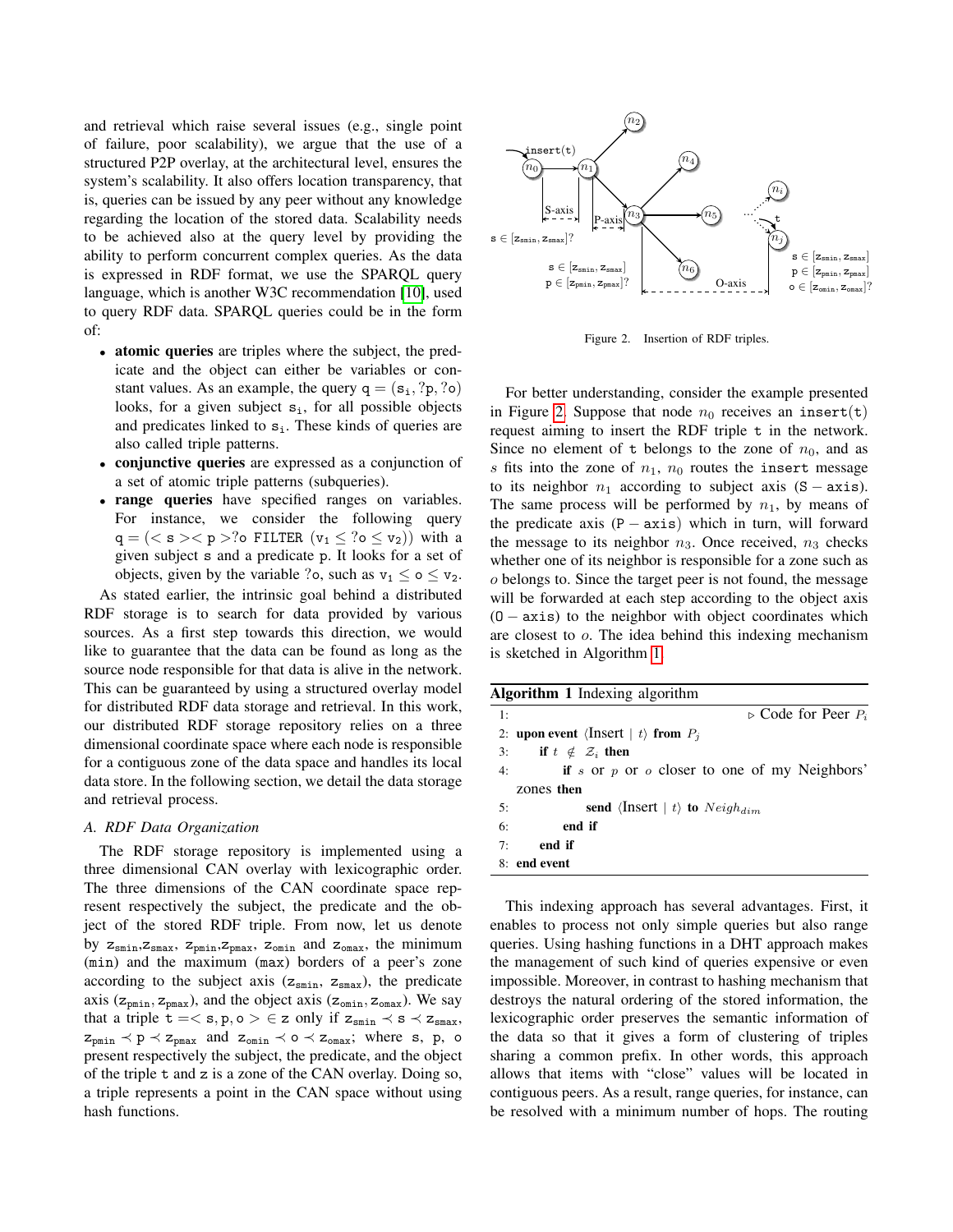process of an insert operation consists in finding the peer managing the zone where the triple falls to. Routing query messages is slightly more complex and will be explained later in this section.

A closer look reveals that one downside with this approach is that it is sensitive to the data distribution. RDF triples with common prefixes might be stored on the same peer, i.e., a node can become a hot zone. In the case where an element is common to many triples, such as a frequently occurring predicate (e.g.,  $\langle$  rdf : type  $\rangle$ ), the triples can still be dispatched on to different peers, depending on the values of the other elements. However, when some elements share the same namespace or prefix, the probability that they end-up on a very small subset of all available peers is very high. To avoid this potential issue, we try to automatically remove namespaces or prefixes and only use the remaining part for indexing and routing. Some care has to be taken when doing this because if done too aggressively, we might lose the clustering mentioned earlier. Note that this issue also appears in other P2P implementations which rely on prefixbased indexing with order-preserving hash functions [19].

In the general case, there are other solutions that can be used to mitigate the impact of skewed data. First, one can limit the CAN space if some specific information is known about the data distribution. For instance, if it is known that all subjects will have a prefix falling in a small interval, then it is possible to instantiate the overlay with the specified interval, avoiding empty zones. Second, if at runtime some peers are overloaded, it is possible to force new peers to join zones managing the highest number of triples, hence lowering the load. Some more advanced techniques have been proposed to deal with imbalance such as duplicating data to underloaded neighbors or having peers manage different zones [3].

#### *B. RDF Data Processing*

From the data retrieval perspective, efficient data lookup is at the heart of P2P systems. Many systems, such as Chord, relies on consistent hashing to uniformly store (key, value) pairs over the key space. However, consistent hashing only supports key-based data retrieval and is not a good candidate to support range queries since adjacent keys are spread over all nodes as stated earlier. Therefore, efficient lookup mechanisms are needed to support not only simple atomic queries but also conjunctive and disjunctive range queries. Hereafter, we detail how the queries are supported by our routing process:

• atomic queries are routed on the subject – axis of the CAN overlay looking for a match on the subject value  $s_i$ . Once a peer responsible for the specified value  $s_i$  is found, it forwards the query through its neighbors in the dimension where peers are most likely to store corresponding triples based on their zones's coordinates

- conjunctive queries are decomposed into atomic queries and propagated accordingly.
- range queries are routed by first identifying the constant part(s) in the query. Then the lowest and the highest values are located by going over the corresponding axis. If all results are found locally, they are returned to the query initiator. Otherwise, the query is forwarded to neighbors that may contain other potential results.

In order to route a query, a client sends it to a peer inside the overlay, the *query initiator*, as mentioned in Algorithm 2 at line 2. Once received, this query will be transformed, i.e., the initiator creates a message with additional information used for routing purposes (line 3), notably a *key* corresponding to the coordinates the message must be routed to. The next step consists of decomposing a complex query, a conjunctive query for instance, into atomic queries (line 5). Once we have these atomic queries, the peer sends messages, in parallel, to its neighbors accordingly, that is, if through them it can reach peers responsible for potential matches (lines 6 - 8). Whenever a peer has to propagate the message in different dimensions, it will de facto become a synchronization point for future results, that is, it waits for the results to come back and will merge the results before sending them to the client node (lines 15 - 21). In parallel of sending messages to its neighbors, the initiator will also check its local datastore in case it has potential matches for the query (line 10). Once neighbors receive a routing message (line 23), they will check their local datastore in case they can match the query (line 24) and return possible results to the initiator (line 26) otherwise they propagate the message to their neighbors accordingly (line 28). In order to ease the routing of the results, each message will embed the list of visited peers. This technique ensures that the forward path is the same as the backward path, avoiding potential issues related to NAT traversal, IP filtering, etc. that may happen in case we want to establish a direct connection to the initiator peer.

Figure 3 depicts various routing scenarios depending on the parts within the triple pattern. If subject, predicate and object are fixed, e.g., when performing an *add*, then the only peer which potentially holds matching results will be involved 3(a). In case the subject and the predicate are fixed, the message will have to traverse the object dimension in order to collect matching triples 3(b). When only the subject is fixed, the routed message will have to cross the object and predicate dimensions 3(c). Note that whenever a query with only variables is processed, our approach naively uses message flooding through each peer's neighbors. Hence, it may happen that a peer receives a message multiple times from different dimensions as shown in Figure 3(d). These duplicate messages will be ignored. Thanks to the way data is indexed and stored, queries are restricted to a specific subspace where candidate results are more likely to be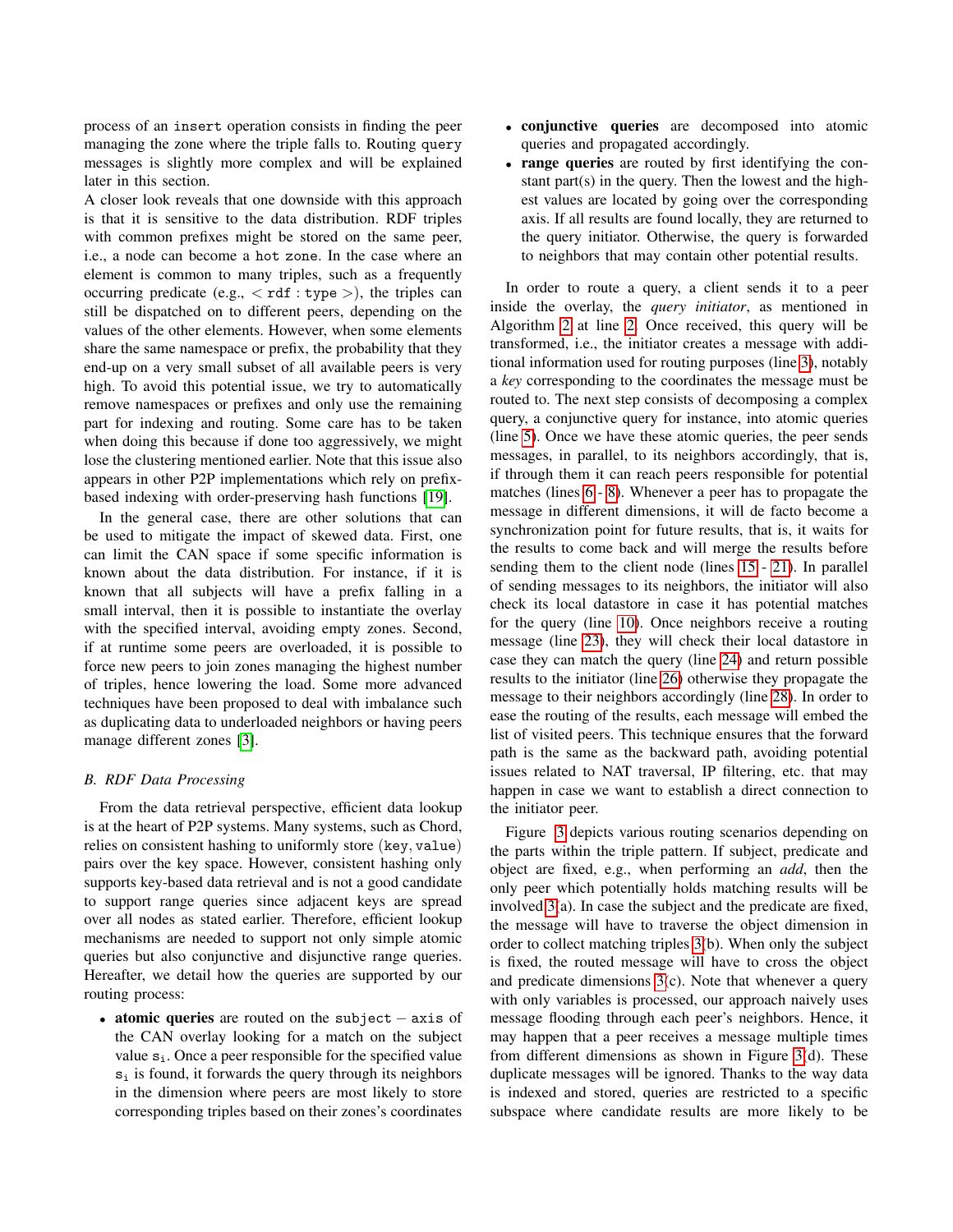| Algorithm 2 SPARQL queries routing algorithm |                                                                                                |  |  |  |  |  |  |
|----------------------------------------------|------------------------------------------------------------------------------------------------|--|--|--|--|--|--|
| 1:                                           | $\triangleright$ Code for the $Query\;Initiator$                                               |  |  |  |  |  |  |
| 2:                                           | upon event $\langle \text{Query}   Q \rangle$ from <i>client</i>                               |  |  |  |  |  |  |
| 3:                                           | $RQ \leftarrow transformIntoRoundableQuery(Q)$                                                 |  |  |  |  |  |  |
| 4:                                           | if $RQ$ is a complex query then                                                                |  |  |  |  |  |  |
| 5:                                           | List of $sub_q_i \leftarrow decomposeQuery(RQ)$                                                |  |  |  |  |  |  |
| 6:                                           | for each $sub_q$ do                                                                            |  |  |  |  |  |  |
| 7:                                           | send $\langle \text{SubQuery} \mid sub_q \rangle$ to $Neigh_{dim}$                             |  |  |  |  |  |  |
| 8:                                           | end for each                                                                                   |  |  |  |  |  |  |
| 9:                                           | end if                                                                                         |  |  |  |  |  |  |
| 10:                                          | if local RDFs matches $Q$ then                                                                 |  |  |  |  |  |  |
| 11:                                          | $MergeRes \leftarrow MergedRes \cup \{local \ matched \ RDFs\}$                                |  |  |  |  |  |  |
| 12:                                          | end if                                                                                         |  |  |  |  |  |  |
|                                              | 13: end event                                                                                  |  |  |  |  |  |  |
| 14:                                          |                                                                                                |  |  |  |  |  |  |
| 15:                                          | upon event $\langle \text{SubQueryResults} \mid Res \rangle$ from $Neigh_{dim}$                |  |  |  |  |  |  |
| 16:                                          | $MergeRes \leftarrow MergedRes \cup \{Res\}$                                                   |  |  |  |  |  |  |
| 17:                                          | $Pending\_Sub_q \leftarrow Pending\_Sub_q \setminus \{Neigh_{dim}\}\$                          |  |  |  |  |  |  |
| 18:                                          | <b>if</b> Pending Sub $q == \emptyset$ then                                                    |  |  |  |  |  |  |
| 19:                                          | send $\langle FinalRes \mid MergedRes \rangle$ to <i>client</i>                                |  |  |  |  |  |  |
| 20:                                          | end if                                                                                         |  |  |  |  |  |  |
|                                              | 21: end event                                                                                  |  |  |  |  |  |  |
| 22:                                          | $\triangleright$ Code for the Neighbors $_{dim}$                                               |  |  |  |  |  |  |
| 23:                                          | upon event $\langle \text{SubQuery} \mid sub_q \rangle$ from <i>Initiator</i> or $Neigh_{dim}$ |  |  |  |  |  |  |
| 24:                                          | if local RDFs matches $sub\_q_i$ then                                                          |  |  |  |  |  |  |
| 25:                                          | $Res \leftarrow matched RDFs$                                                                  |  |  |  |  |  |  |
| 26:                                          | send $\langle SubQueryResults \mid Res \rangle$ to <i>Initiator</i>                            |  |  |  |  |  |  |
| 27:                                          | else                                                                                           |  |  |  |  |  |  |
| 28:                                          | send $\langle \text{SubQuery} \mid sub_q \rangle$ to $Neigh_{dim}$                             |  |  |  |  |  |  |
| 29:                                          | end if                                                                                         |  |  |  |  |  |  |

30: end event



(a) Fixed subject, object and predicate (b) Fixed subject and predicate



Figure 3. Example of message scope depending on constant parts in the query.

### *C. Modular Architecture*

One of the goals when designing this distributed storage was to be able to easily change or modify some parts. A modular architecture is at the heart of the design, clearly separating the infrastructure (a CAN overlay), the query engine (using Jena [12]) and the storage system (a BigOWLIM [21] repository) as depicted in Figure 4. However, these elements do not work in isolation. Rather, they require frequent interactions. In this section, we will outline the different parts of our architecture, explaining their functions and showing their relations.



Figure 4. Modular architecture overview.

Query manager. Although the routing of the query is a P2P substrate's responsibility, part of the process requires the analysis of the query in order to extract atomic queries and their constant parts. This is performed using the Jena Semantic Web Framework [12] which provides dedicated operations. When a query returns data sets from multiple peers, the merge/join operation also relies on Jena. In order to experiment with the modularity aspect of our implementation, we have successfully swapped the query engine for Sesame [22] without impacting the other parts of the architecture.

P2P substrate. This "layer" is responsible for maintaining the CAN infrastructure, routing messages and accessing the local repository. The 3D CAN overlay is managed through an *Overlay* object which is responsible for maintaining a description of the zone managed by the current peer and an up-to-date list of its neighbors. Changing the number of dimensions of the CAN, e.g., to handle meta-data, requires providing a modified implementation of the *Overlay* object. To route a query, we first analyze it to determine its constant parts, if any, which will be used to direct it to the target peer. When there is not enough information to make a routing decision, it is broadcasted to the neighboring peers which will perform the same process.

Local storage abstraction. The local storage is ultimately responsible for storing data and processing queries locally.

found.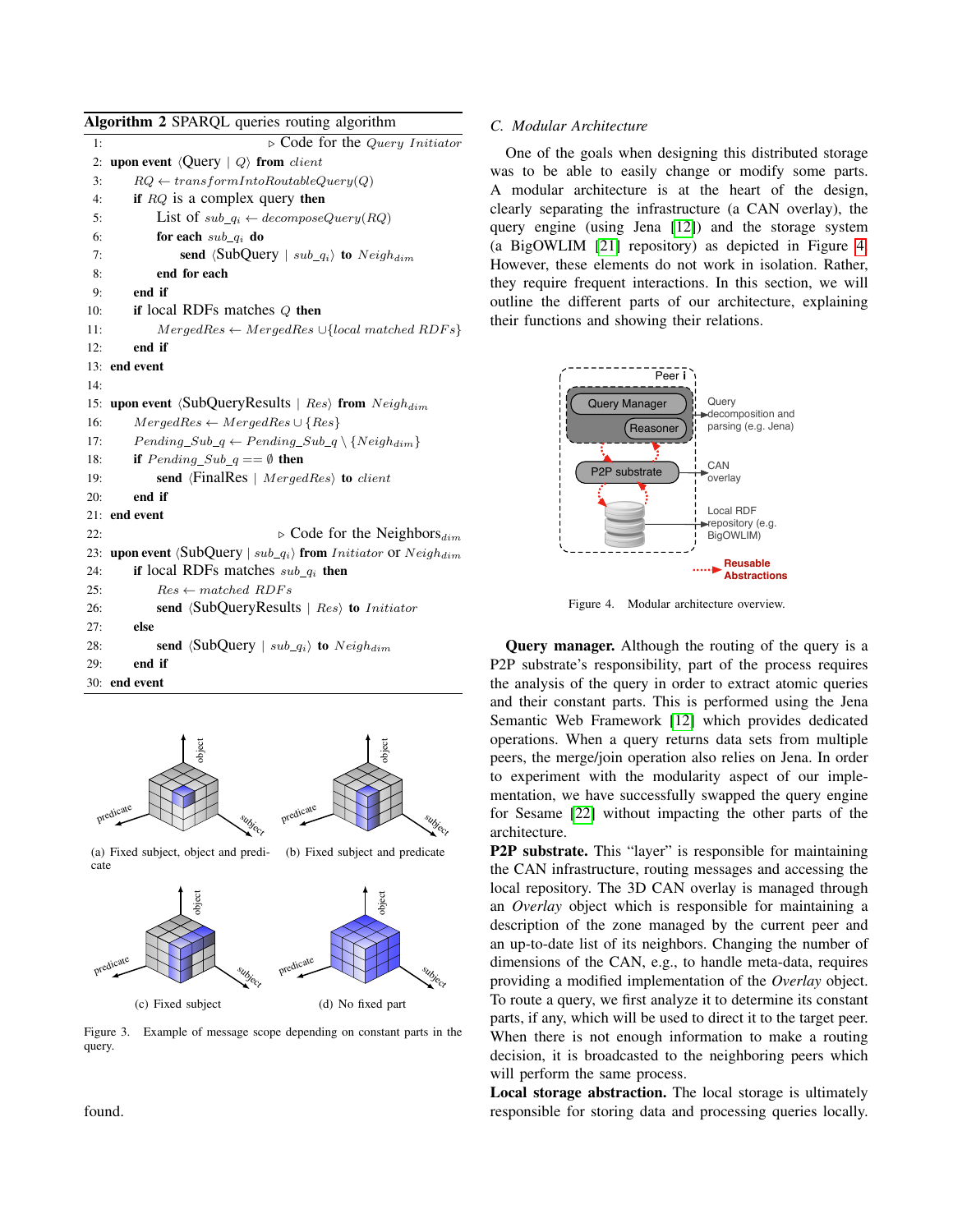It is important for the P2P infrastructure to be independent from the storage implementation. All references are isolated through an abstraction layer whose role is to manage the differences between data structures and API between the P2P and the storage implementations. Some requests require the access to the local repository to read or write some information. Although this is rather straightforward, some care has to be taken regarding the commit of data to the storage. With some implementations like BigOWLIM, committing can take some time and thus should not be done after each write operation. The peer can implement a policy to only perform them when a threshold is reached (e.g., the time passed since last commit aka *commit interval*, number of write done, etc.) or when a read query has to be processed.

#### IV. EXPERIMENTAL EVALUATION

In order to validate our framework, we have performed micro-benchmarks on an experimental testbed, Grid'5000. The goal was twofold. First, we wanted to evaluate the overhead induced by the distribution and the various software layers between the repository and the end user. Second, we wanted to evaluate the benefits of our approach, namely the scalability in terms of concurrent access and the overlay size. All the experiments presented in this section have been performed on a 75-nodes cluster with 1Gb Ethernet connectivity. Each node has 16GB of memory and two Intel L5420 processors for a total of 8 cores. For the 300 peers experiments, there were 4 peers and 4 BigOWLIM repositories per machine, each of them running in a separate Java Virtual Machine.

#### *A. Insertion of random data*

Single peer insertion. The first experiment performs 1000 statements insertion and we measured the individual time for each of them, on a CAN made of a single peer. The two entities of this experiment, the caller and the peer, are located on the same host. The commit interval was set to 500 ms and 1000 random statements were added. Figure 5(a) shows the duration of each individual call. On average, adding a statement took 2.074 ms with slightly higher values for the first insertions due to cold start.

In a second experiment, the caller and the peer were put on separate hosts in order to measure the impact of the local network link on the performance. As shown in Figure 5(b), almost all add operations took less than 9 ms while less than  $6.7\%$  took more than 10 ms. The average duration for an add operation was 6 ms.

Multiple peer insertion. We have measured the time taken to insert 1000 random statements in an overlay with different number of peers, ranging from 1 to 300. Figures 6(a) and Figure 6(b) show respectively the *overall* time when the calls are performed using a single or 50 threads. As expected, the more peers, the longer time is taken to add statements since more peers are likely to be visited before finding the target



Figure 5. Insertion of 1000 statements with one peer.

one. However, when performing the insertion concurrently, the total time is decreased but still depending on the number of peers. Depending on the various sizes of the zones of the global space and the first peer randomly chosen for triple's insertion, the performance can vary, as can be seen with the small downward spike on Figure 6(b) at around 80 peers. To measure the benefits of concurrent access, we have measured the time to add 1000 statements on a network of 300 peers while varying the number of threads from 1 to 50. Results in Figure 7 show a sharp drop of the total time, clearly highlighting the benefits of concurrent access.

#### *B. Queries using BSBM data*

The *Berlin SPARQL Benchmark* (BSBM) [23] defines a suite of benchmarks for comparing the performance of storage systems across architectures. The benchmark is built around an e-commerce use case in which a set of products is offered by different vendors, with given reviews by consumers regarding the various products. The following experiment uses BSBM data with custom queries detailed below. The dataset is generated using the BSBM data generator for 666 products. It provides 250030 triples which are organized following several categories: 2860 Product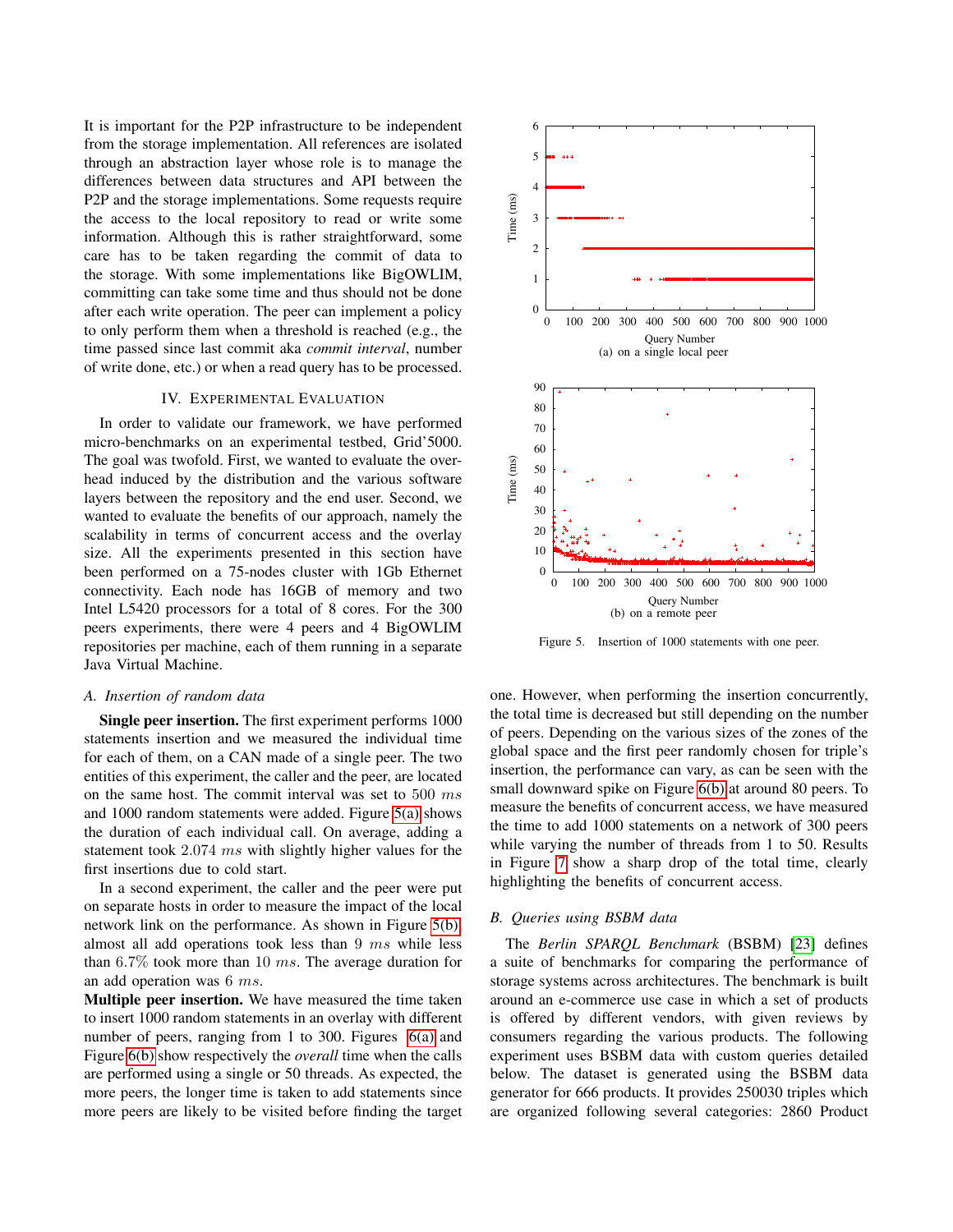

Figure 6. Insertion of 1000 statements for a variable number of peers.



Figure 7. Evolution of the time for concurrent insertion with 300 peers.

Features, 14 Producers and 666 Products, 8 Vendors and 13320 Offers, 1 Rating Site with 339 Persons and 6660 Reviews. Out of this benchmark, we chose four queries to execute on our infrastructure:

- Q1 finds all the producers from Germany
- Q2 retrieves triples having "purl:Review" as object
- Q3 retrieves triples having "rdf:type" as predicate
- Q4 returns a graph where "bsbm-ins:ProductType1" instance appears

Q1 and Q4 are complex queries and will be decomposed into two subqueries. Hence, we expect a longer processing time for them. The number of matching triples for each query is as follows:

| . )nerv    |  |  |
|------------|--|--|
| of results |  |  |

Figure 8 shows the execution time and the number of visited peers when processing Q1, Q2, Q3 and Q4. Note that when a query reaches an already visited peer, it will not be further forwarded, therefore we do not count it. Q1 is divided into two subqueries with only a variable subject. Hence, it can be efficiently routed and is forwarded to a small number of peers. Q2 also has one variable and thus exhibits similar performance. Q3 has two variables so it will be routed along two dimensions on the CAN overlay, reaching a high number of peers. Since it returns 25920 statements, the messages will carry a bigger payload compared with other queries. Finally, Q4 generates two subqueries with two variables each, making it the request with the highest number of visited peers. In the network of 300 peers, the two subqueries have visited more than 85 peers.



Figure 8. Custom queries with BSBM dataset on various overlays.

Summary. Regarding the statement insertion into the distributed storage, although a single insertion has a low performance, it is possible to perform them concurrently, leading to a higher throughput. The performance of the query